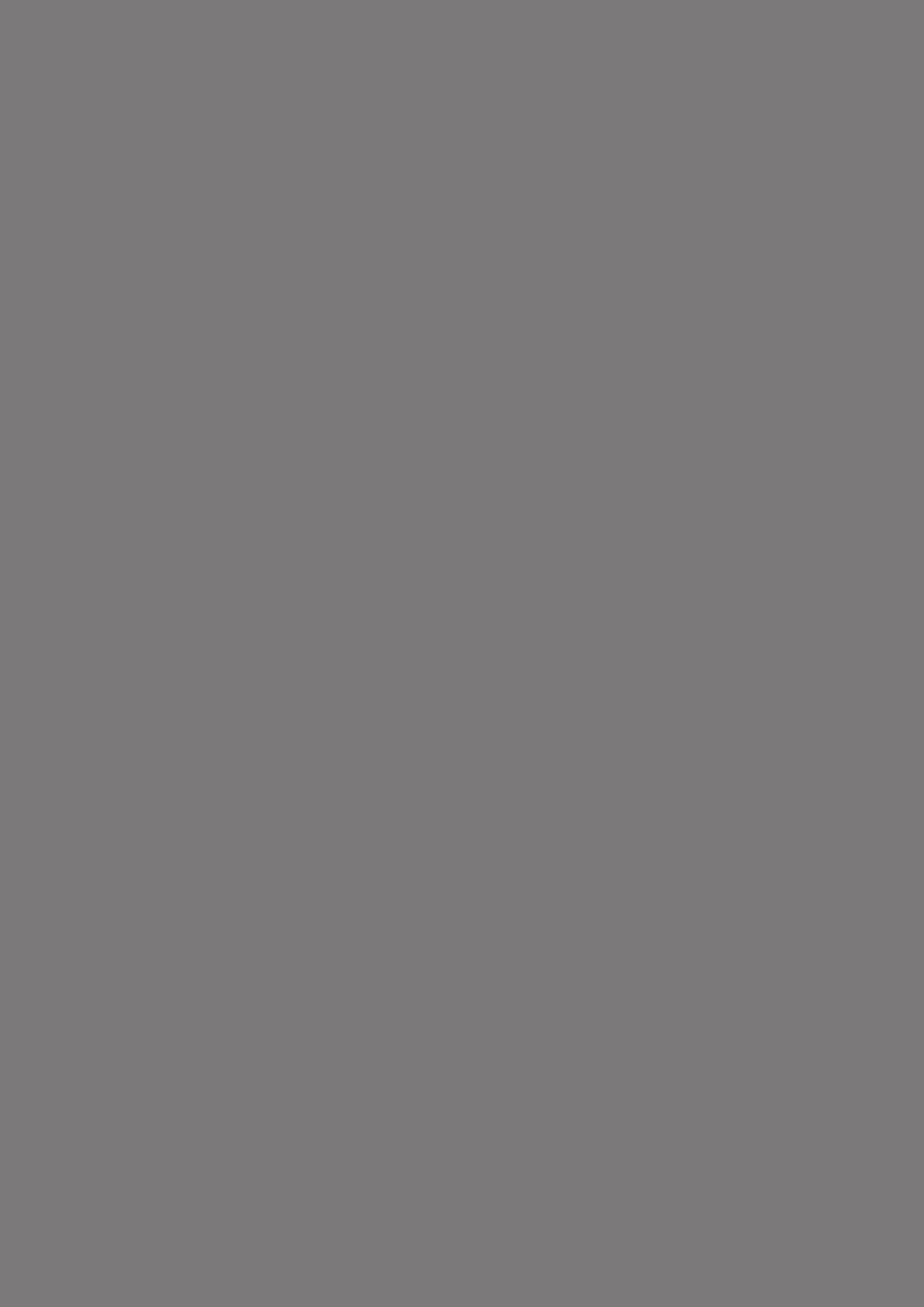### **"One Shot" Stapedioplasty with Scanner-Assisted CO2 Laser and 980 nm Diode Laser**

Dr. Stefano Dallari, Dr. Domenico Durso, Dr. Marco Borgonzoni, Dr. Giorgio Zaraca, Dr. Piergiorgio Pasqualini Complex Operative Unit of Otorhinolaryngology (ENT Department) (Dr. Stefano Dallari) Hospital A. Murri, Fermo (Italy)

#### **Introduction**



 $\bigcup$  tapedioplasty is a surgical operation performed to solve stapedio-ovalar fixation due to otosclerosis. Firstly proposed by Shea in 1958, for many

years total stapedectomies were performed, entailing complete removal of the stapes and opening of the labyrinth that was subsequently closed with a fragment of vein, pericardium, simple fat or cellulose gelatine. The stem of the prosthesis, of variable shape, was then positioned on the interposed tissue and attached to the long process of the incus.

At the end of the '70s, Gordon Smith and others proposed a partial posterior platinectomy with or without tissue used to seal the perforation in the footplate. Stapedotomy gradually became widely practiced, simply in the form of a small aperture in the footplate into which the "customised" stem of the prothesis was fitted.

Over the years, stapedotomy has been performed using various instruments, from manual perforators to different types of drills, the most recent and codified of which is the Skeeter® Oto-Tool. The use of the laser beam has also been conceived and proposed in various configurations: from the CO $_{_2}$  laser (Lesinski, 1989, Motta et al., 1996), to the argon-laser (Causse and Gherini, 1993), taking in the erbium laser (Hausler et al. 1999), through to the diode laser (Nguyen 3 et al., 2008) and the return to fashion of the  $CO<sub>2</sub>$ laser enhanced by the new "robotic" systems with micromanipulators and scanners.

While all these technologies offer great benefits, they also have disadvantages that should be kept in mind to enable a targeted choice and optimise the results for patients. Upon closer analysis, for example, we can note that the **Erbium laser** (2940 nm) was not widely accepted in this type of surgery, since the impossibility of working in continuous mode (CW) meant that it

had to be used in pulsed mode, thus generating highintensity pressure sound waves on the footplate and the underlying structures of the inner ear. This sound pressure is also magnified by the high absorption of this wavelength by water and therefore by the labyrinthine fluids, reducing the safety and reproducibility of the procedure. The **diode laser** (940 nm-980 nm) is currently quite widely used to perform this type of surgery.

It should be clarified, however, that low-power diode lasers (10/15 W) require the use of optical fibres with small diameters, usually 200 µm or 300 µm, which make it impossible to perforate the footplate using the "one shot" technique, instead requiring a series of micro perforations using the "rosette" technique. In our opinion, it is preferable to use higher-power diode lasers (30/50 W) and optical fibres with larger diameters (400, 500, 600 μm, according with the diameter of the prosthesis used) so that the aperture in the footplate can be made with the "single shot" technique, guaranteeing repeatability of the results in terms of perforation dimensions.

The disadvantages of the diode laser derive from the fact that, as with other methods (e.g. piezosurgery), it is still "contact" type surgery and therefore causes trauma, albeit slight. Added to which there is reduced visibility in the operating "canal" due to the insertion of the fibre and if necessary the handpiece. The **microdrill** technique is extremely effective and well documented in literature, even though it features



**Figure 1**. Robotic beam scanning system (HISCAN Surgical) coupled with a CO $_{\rm 2}$  micromanipulator.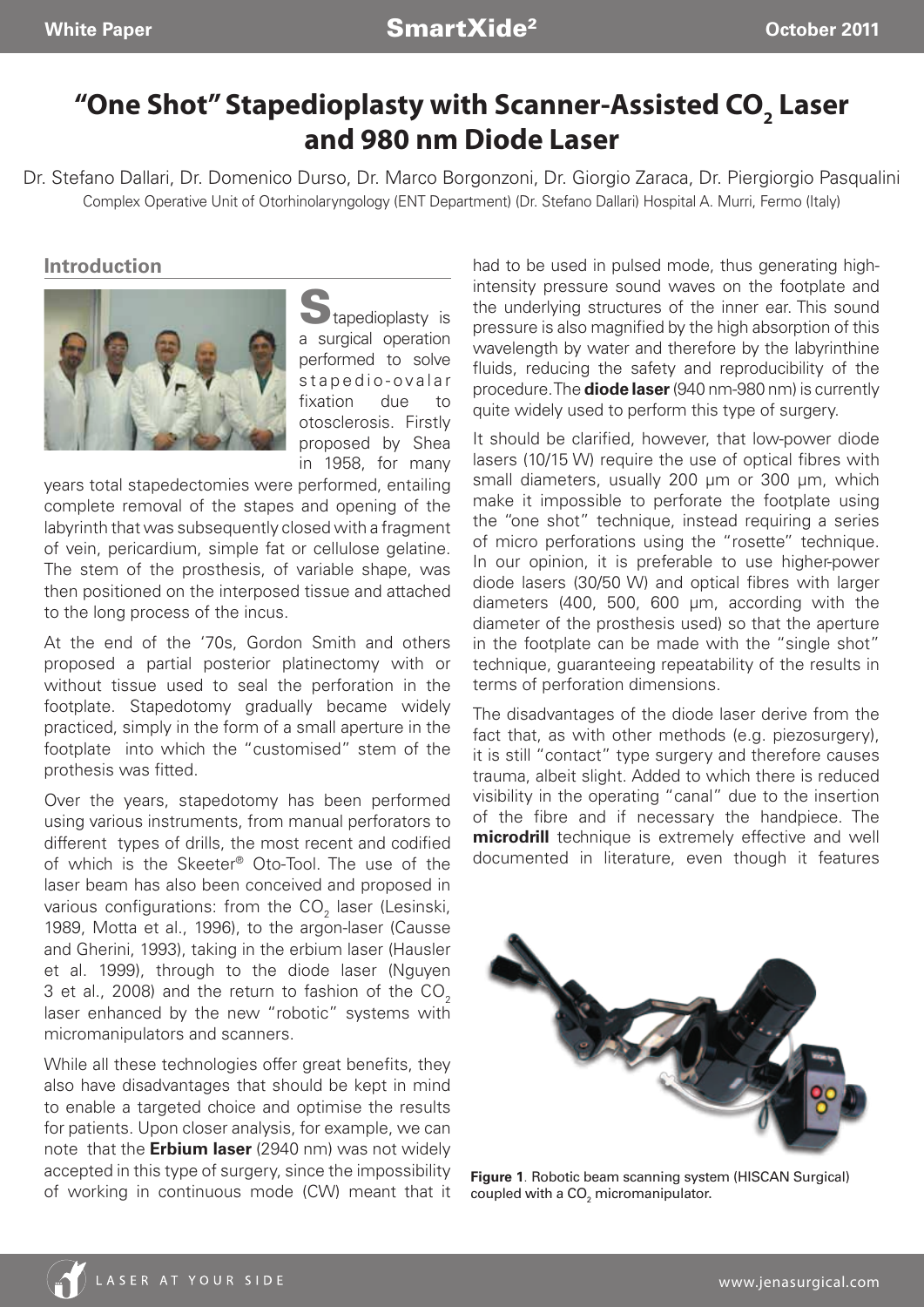several intrinsic problems, such as transmission of the vibrations generated by the drill motor to the structures of the inner ear and the possibility of causing fractures or mobilization of the footplate. The CO $_{\rm_2}$  laser (10600 nm), conveyed by means of the micromanipulator, has been used at length in this type of surgery to make the perforation in the footplate using the "rosette" technique, exactly like the low-power diode laser. This operating method offers the typical disadvantages of the "rosette", in addition it requires considerable manual skill and is less repeatable, unless the perforation is finished off with the Skeeter®, thereby losing the benefits of the "no touch" technique.

Today, with the advent of robotic beam scanning systems coupled with micromanipulator, it is the laser system that moves the beam on the target, with powers and dwell times controlled and monitored from the database in a fully automatic mode. The specialist is still responsible for selecting the scanning dimensions to be set on the machine display before performing the footplate perforation, depending on the dimensions of the prosthesis used. The laser works in continuous mode (CW) to avoid the photo-acoustic effect, while the scanner produces circular ablation, providing the right amount of energy for making the perforation with the "one shot" technique.

The benefits of the CO $_{\textrm{\tiny{2}}}$  laser derive from the lack of contact which practically eliminates the risk of fractures, mobilization of the footplate or microtraumas to the hearing apparatus. The disadvantages are mainly due to crowding of the operating area by the micromanipulator and related accessories positioned in front of the microscope.

The CO $_{\textrm{\tiny{2}}}$  laser is considered the gold standard for revision operations and in all cases of suspected risk of mobilization of the footplate. In the light of the above, it seems obvious that the availability of a range of instruments, CO $_{\textrm{\tiny{2}}}$  lasers, diode lasers and microdrills offers surgeons the best possible operating conditions.

#### **Materials and methods**

he case studies presented here refer to 12 cases operated between June 2009 and November 2010, representing approximately 40% of all the patients operated by the senior author (S.D.) during the same period. The criteria for use of the CO $_{\textrm{\tiny{2}}}$  laser instead of the microdrill technique were mainly linked to the clinical validation programme of the **SmartXide2** laser with the **Easy Spot** micromanipulator and **Hi-Scan** 

**Surgical** robotic system. The only preferential element of choice was the presence of an on-off stapedial reflex with the impedancemetry.

The author's surgical technique entails the transcanal pathway, atticotomy with a curette and the succession of classic steps with a 0.8 mm posterior stapedotomy for placement of the Schuknecht platinum-Teflon type prosthesis with a diameter of 0.6 mm.

The operating distance of the microscope used is 300mm in order to guarantee smoother and more practical access for the surgical instruments, otherwise partially obstructed by the presence of the micromanipulator and related accessories in front of the microscope.

The CO<sub>2</sub> laser is used to cut the stapedial tendon and for the posterior crurotomy, as well as for the calibrated platinotomy. Powers of 8 W in CW with a dwell time of 2 ms and a 0.8 mm scanning size are used to cut the tendon and perform the crurotomy. This operation may require more than one shot. The use of microfragments of Gelfoam® dipped in saline solution is recommended to protect the sides of the posterior crus and prevent the risk of lesions of the fenestral-promontorial osseous wall caused by accidental exposure to the  $\mathsf{CO}_2$  laser. The crurotomy is completed with a pick, then a large hook is located at the root of the anterior crus and used to fracture it with a downwards (cranial-caudal) movement.

The superstructure of the stapes, still joined to the incus, is then gently detached and removed. The footplate, previously cleaned of any fibrous remnants and carefully inspected, is illuminated by the laser spotlight, focussed on the posterior hemiplate. The robotic scanner delivers a spiral figure where the energy is dispersed uniformly over the entire scanning area. The parameters used are 20 W in continuous emission (CW) with a dwell time of 3 ms. A oneshot laser technique must permit the creation of a calibrated perforation, with a diameter of between 0.5 and 0.8 mm, to house the most frequently used prostheses with diameters of 0.4, 0.5 and 0.6 mm.



**Figure 2**. 0.8 mm diameter platinotomy performed with C0<sub>2</sub> "single shot" laser

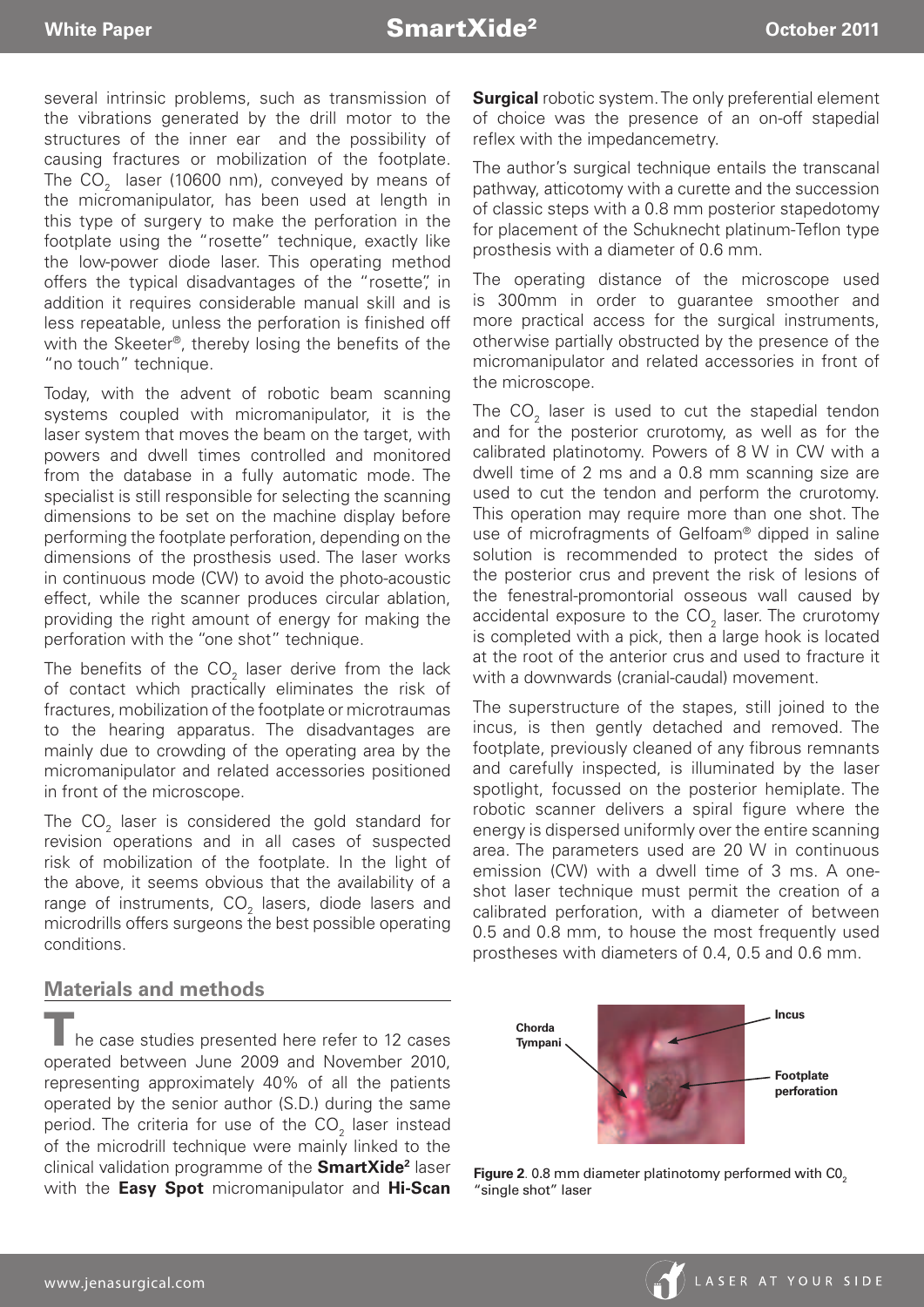If the shape or diameter of the perforation is inadequate, it can be safety finished off either with additional laser shots in the same point, since the perilymph layer protects the underlying labyrintine (saccular) structures, or using microdrill.

The operation is completed with the positioning and attachment of the prosthesis, verification of optimal mobility of the new ossicular chain, final checks, and the folding back/repositioning of the tympanometal flap. The auditory canal is plugged with a Merocel<sup>®</sup> micro-cigar dipped in antibiotic, which is removed after 48-72 hours.

The patient is discharged 24-48 hours later, always after a post-op examination of the bone conduction.

#### **Analysys of the results**

he main descriptive parameters of the case studies are summarised in Table 1.

| Gender   | <b>Sex</b>  | Age<br><b>Date</b><br>of birth | <b>Stage</b>                                   | Preop<br>on-off | <b>Chor-</b><br>da<br><b>Tymp</b><br>saved | Otoscle-<br>rotic<br><b>Focus</b> | One<br><b>Shot</b>               | <b>Type of</b><br>prosthe-<br>sis          | Post-op<br>bone<br>conduc.        | Post<br>operative<br><b>Dizziness</b>  | Hearing<br>recov-<br>ery<br>$% (*)$ | Max.<br>recovery<br>time   | Pre<br>op.<br>tinnitus | <b>Post</b><br>op.<br>tinnitus |
|----------|-------------|--------------------------------|------------------------------------------------|-----------------|--------------------------------------------|-----------------------------------|----------------------------------|--------------------------------------------|-----------------------------------|----------------------------------------|-------------------------------------|----------------------------|------------------------|--------------------------------|
| 1. C E   | F           | 65<br>$(2 - 4 - 44)$           | $\begin{array}{c} \hline \end{array}$<br>monol | yes             | yes                                        | standard                          | yes                              | Schukhn<br>$0.6$ mm                        | ok                                | no                                     | > 90                                | at pack<br>removal         | yes                    | no                             |
| 2. SE    | $\mathsf F$ | 43<br>$(24 - 7 - 65)$          | $\mathbf{III}$<br>bilat                        | no              | no                                         | overhang<br>edge                  | yes<br>("tight<br>"hole)         | Sanna<br>$0.5$ mm                          | ok                                | no                                     | > 90                                | at $1$<br>month<br>control | yes                    | yes                            |
| 3. ST    | M           | 48<br>$(17-4-61)$              | $\mathbf{III}$<br>bilat                        | yes             | yes                                        | $<$ win-<br>dow size              | yes                              | Schukhn<br>$0.6$ mm                        | ok                                | no                                     | > 80<br>$* *$                       | at 1<br>month<br>control   | yes                    | yes                            |
| 4. S L   | F           | 49<br>27-10-70                 | $\mathbf{H}$<br>monol                          | no              | yes                                        | standard                          | yes                              | Schukhn<br>$0.6$ mm                        | ok                                | no                                     | > 90                                | at pack<br>removal         | no                     | no                             |
| 5. MM    | F           | 42<br>$(9-1-67)$               | $\mathbf{H}$<br>monol                          | no              | yes                                        | standard                          | yes                              | Soft clip<br>$0.6$ mm<br>$\star\star\star$ | ok                                | no                                     | > 90                                | at pack<br>removal         | yes                    | no                             |
| 6. TMR   | F           | 70<br>$(5 - 7 - 39)$           | $\begin{array}{c} \hline \end{array}$<br>bilat | no              | yes                                        | standard                          | yes                              | K piston<br>$0.4 \text{ mm}$<br>$***$      | $\downarrow$ low<br>freq          | no                                     | > 90                                | at pack<br>removal         | no                     | no                             |
| 7. G DN  | M           | 50<br>$(18-9-59)$              | $  -   $<br>monol                              | yes             | yes                                        | standard                          | yes                              | Schukh<br>$0.6$ mm                         | ok                                | no                                     | > 90                                | at pack<br>removal         | ves                    | $\,<$                          |
| 8. P MP  | F           | 58<br>$(20-10-51)$             | $  -   $<br>contralat<br>early                 | no              | no                                         | standard                          | yes                              | Schukh<br>$0.6$ mm                         | ok                                | 1 epis<br>vomiting;<br>no<br>nystagmus | > 90                                | at 1<br>month<br>control   | yes                    | no                             |
| 9. PO    | F           | 45<br>$(13 - 6 - 65)$          | IV<br>monol                                    | no              | yes                                        | standard                          | yes                              | Schukh<br>$0.6$ mm                         | ok                                | no                                     | > 90                                | at 1<br>month<br>control   | no                     | no                             |
| 10. PR   | F           | 50<br>$(9 - 9 - 59)$           | $\mathbf{III}$<br>monol                        | yes             | no                                         | standard                          | yes<br>$***$                     | Schukhn<br>$0.6$ mm                        | $\downarrow$<br>0.5 <sub>hz</sub> | positional<br>sympt<br>no<br>nystagmus | > 80<br>*****                       | at 1<br>month<br>control   | yes                    | no                             |
| 11. F E  | F           | 35<br>$(18-12-74)$             | $\overline{\phantom{a}}$<br>monol              | no              | yes                                        | standard                          | yes<br>$(+ 1,$<br>$+1)$<br>$***$ | Schukhn<br>$0.6$ mm                        | ok                                | nausea at<br>movem<br>no<br>nystagmus  | > 90                                | at $1$<br>month<br>control | yes                    | <<                             |
| 12. I CM | F           | 47<br>$(9-4-1963)$             | monol                                          | no              | yes                                        | standard                          | yes                              | Schukhn<br>$0.6$ mm                        | ok                                | no                                     | > 90                                | at 1<br>month<br>control   | no                     | no                             |

#### **Table 1**. Parameters of the case studies

\* % of air-bone gap closure; \*\* hearing aid removed in the operated ear; \*\*\* slightly difficult prosthesis positioning but no significant trauma to the ossicular chain and the inner ear; \*\*\*\* hole slightly tight and refined with a microhook. Atraumatic procedure; \*\*\*\*\* >50 % hearing gain on 9 post-op day. Worsening of the bone conduction and speech discrimination on 15 p-o day. >80 % hearing gain on 30 p-o day.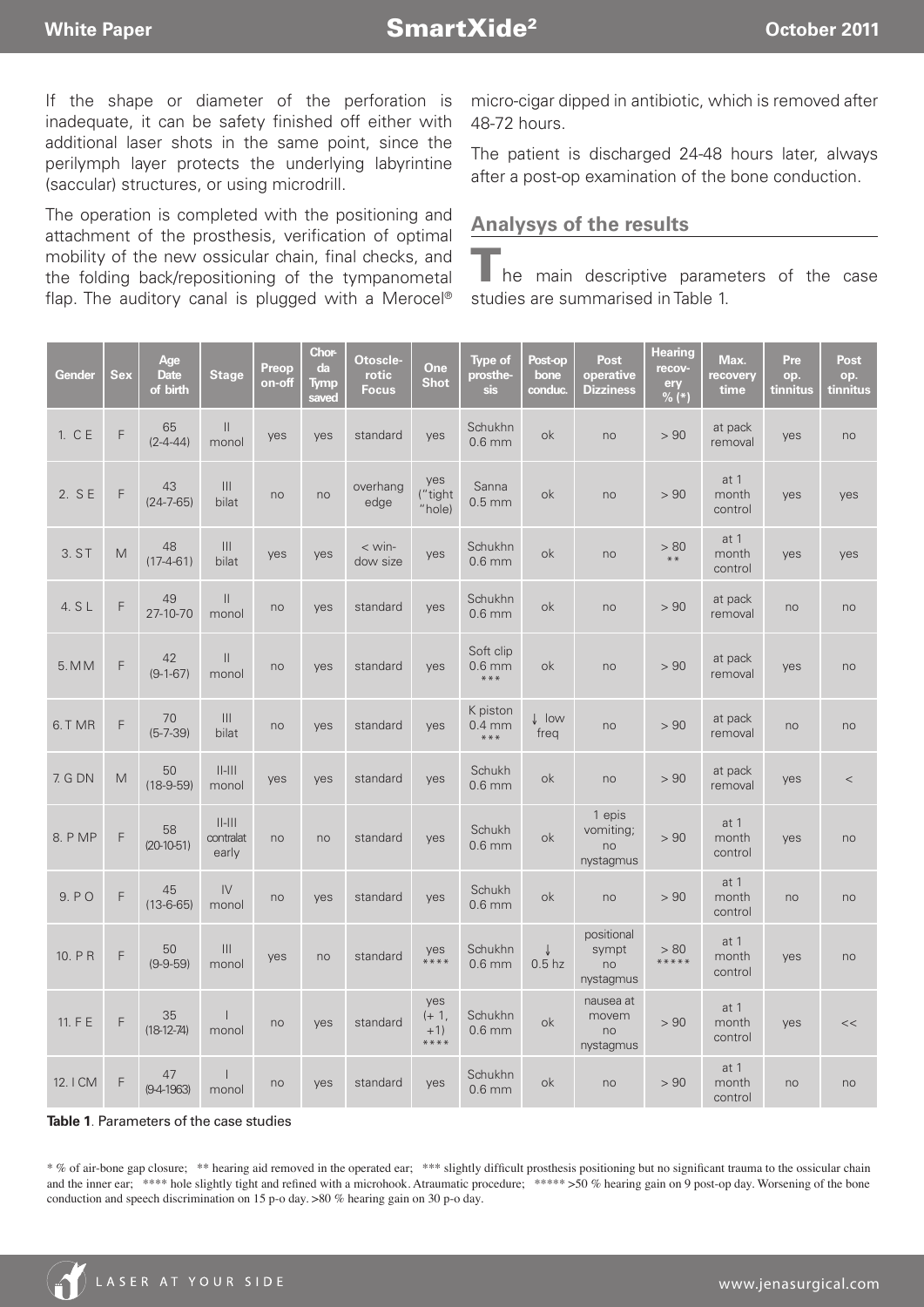### **Conclusions**

he cases assessed here demonstrate how the use of the **SmartXide<sup>2</sup>** CO<sub>2</sub> Laser with the **Easy Spot** micromanipulator and **Hi-Scan Surgical** robotic system make it possible to achieve excellent results that are fully comparable with the best results obtained using the microdrill technique.

It can therefore be argued that where  $\mathsf{CO}_2^{}$  laser is available for other uses, first and foremost oncological laryngeal microsurgery, it should also be considered and used whenever there is reason to suspect incomplete fixation of the stapes (persistence of the on-off effect) and is often decisive in the presence of significant complications such as a floating footplate. Devices on the market that combine the CO<sub>2</sub> laser source and high-power diode laser source, with the possibility of a rapid selection between both types, represent the gold standard choice in ENT, and undoubtedly extend the sphere of application of laser to otologic microsurgery.

#### **References**

- 1. Shea J.J. Jr: Fenestration of the oval window. *Ann Otol Rhinol Laryngol*, 67 (932-951), 1958.
- 2. Smith GDL, Hassard TH: Eighteen years of experience with stapedotomy, the case of small fenestra operation. *Ann. Rhinol Laryngol* [Suppl] 49 (87-92), 1978.
- 3. Lesinski SG, Stein JA: CO $_{2}$  laser stapedotomy. *Laryngoscope*, 99 (20-24), 1989
- 4. Motta G: Attualità nella Chirurgia della Staffa. *Acta Otorhinolaryngologica italica* suppl 53, 1996.
- 5. Causse JB, Gherini S, Horn KL. Surgical treatment of stapes fixation by fiberoptic argon laser stapedotomy with reconstruction on the anular ligament. *Otolaryngol Clin North* Am 26 (395-416) 1993.
- 6. Hausler R, Schar PJ, Weber HP, et al. Advantages and dangers of erbium laser application in stapedectomy. *Acta Otolaryngol* 1999; 19: 207-213.
- 7. Nguyen Y, Grayeli AB, Belazzougui R, et al. Diode laser in otosclerosis surgery: first clinical results. *Otol Neurotol* 29 (441-446), 2008

*Thanks to Dr. Luca Giannoni and Riccardo Stocchi for their technical and scientific support.*